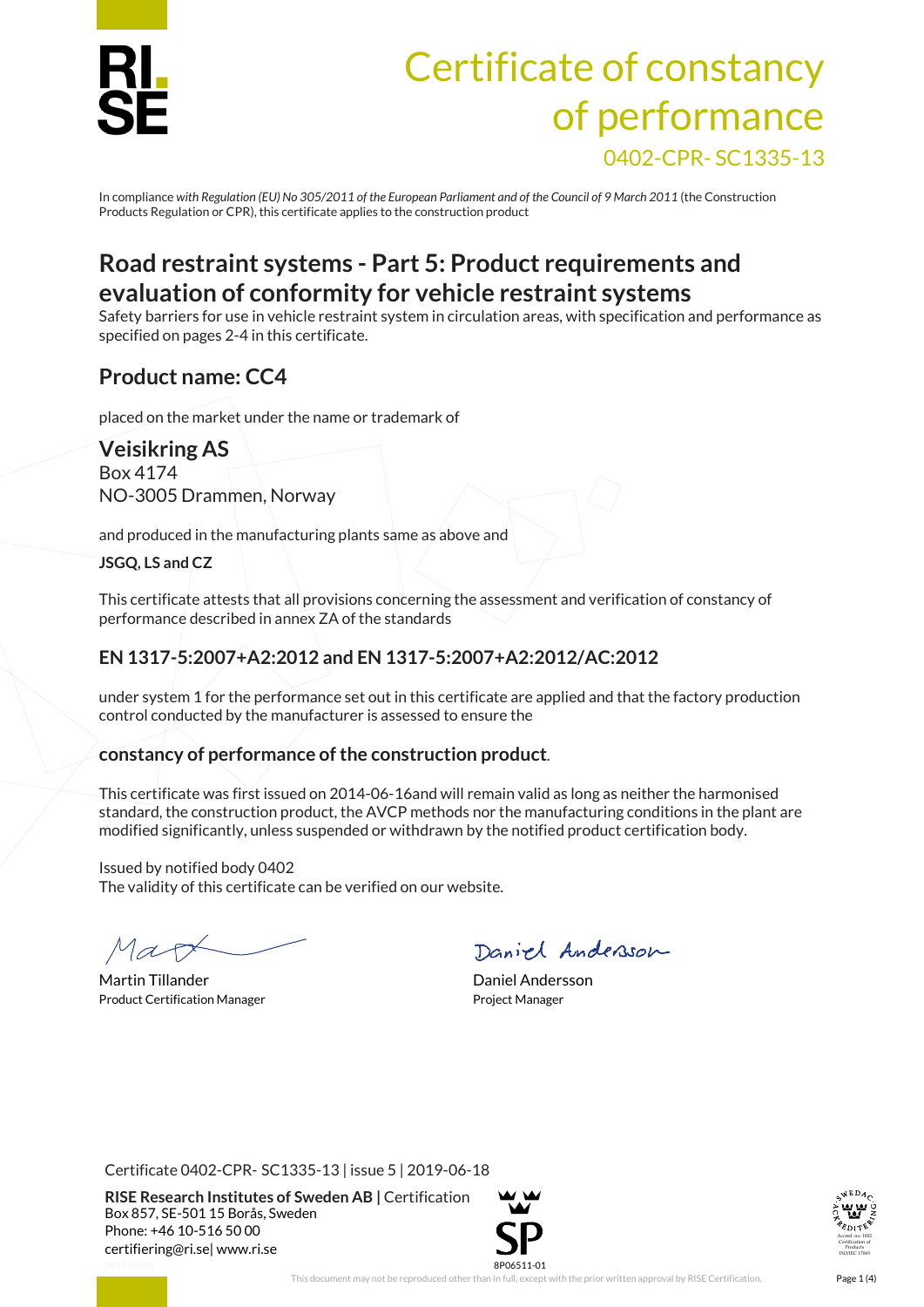# Certificate of constancy of performance

## **Specification**

CC4-BT1-LP, Post distance: 2.0 m Backside beam: U section Edge beam height 150 mm Base plate: 270 × 200 × 30 mm

#### CC4-BT2

Post distance: 2.0 m Steel post base plate: 200 × 200 × 25 mm Steel post dimensions: HE100A, Length 1.04 m Edge beam height 150 mm

CC4-BT2-LP Post distance: 2.0 m Steel post base plate:  $260 \times 200 \times 30$  mm Steel post dimensions: HE100A, Length 1.04 m Edge beam height 150 mm

CC4 RP-4 4m Post distance: 4.0 m Barrier height above road surface: 0.75 m Beam height above road surface: 0.60 m (centre of W-profile) Longitudinal beam: W-profile (A-profile) Plastic post material: HDTE Post embedment: min 1.2 m (in soil)

CC4 RH2-1 cc 1 m, CC4 RH2-2 cc 2 m Post distance: 1.0 m / 2.0 m Barrier height above road surface: 0.75 m Beam height above road surface: 0.60 m (centre of W-profile) Longitudinal beam: W-profile (A-profile) Backside beam: W-back beam Steel post length: 1950 mm Post embedment: min 1.2 m (in soil)

CC4 RS-2 cc 2 m, CC4 RS-4 cc4 m Post distance: 2.0 m / 4.0 m Barrier height above road surface: 0.70 m Beam height above road surface: 0.55 m (centre of W-profile) Longitudinal beam: W-profile (A-profile) Steel post length: 1950 mm Post embedment: min 1.2 m (in soil)

Height above road surface: 1.20 m (total) 0.6 m (at centre of beam) Longitudinal beam: W-profile with U-section top rail Steel post length: 1040 mm (post welded to base plate)

Height above road surface: 1.20 m (total) 0.6 m (at centre of beam) Steel rail: W 310 × 80 mm, thickness 3 mm

Height above road surface: 1.20 m (total) 0.6 m (at centre of beam) Steel rail: W 310 × 80 mm, thickness 3 mm M 200 × 155 mm, thickness 3 mm M 200 × 155 mm, thickness 3 mm

Plastic post dimensions: Length 2000 mm, Diameter 140 mm, thickness 14 mm

## Daniel Andersson

Certificate 0402-CPR- SC1335-13 | issue 5 | 2019-06-18

#### **RISE Research Institutes of Sweden AB |** Certification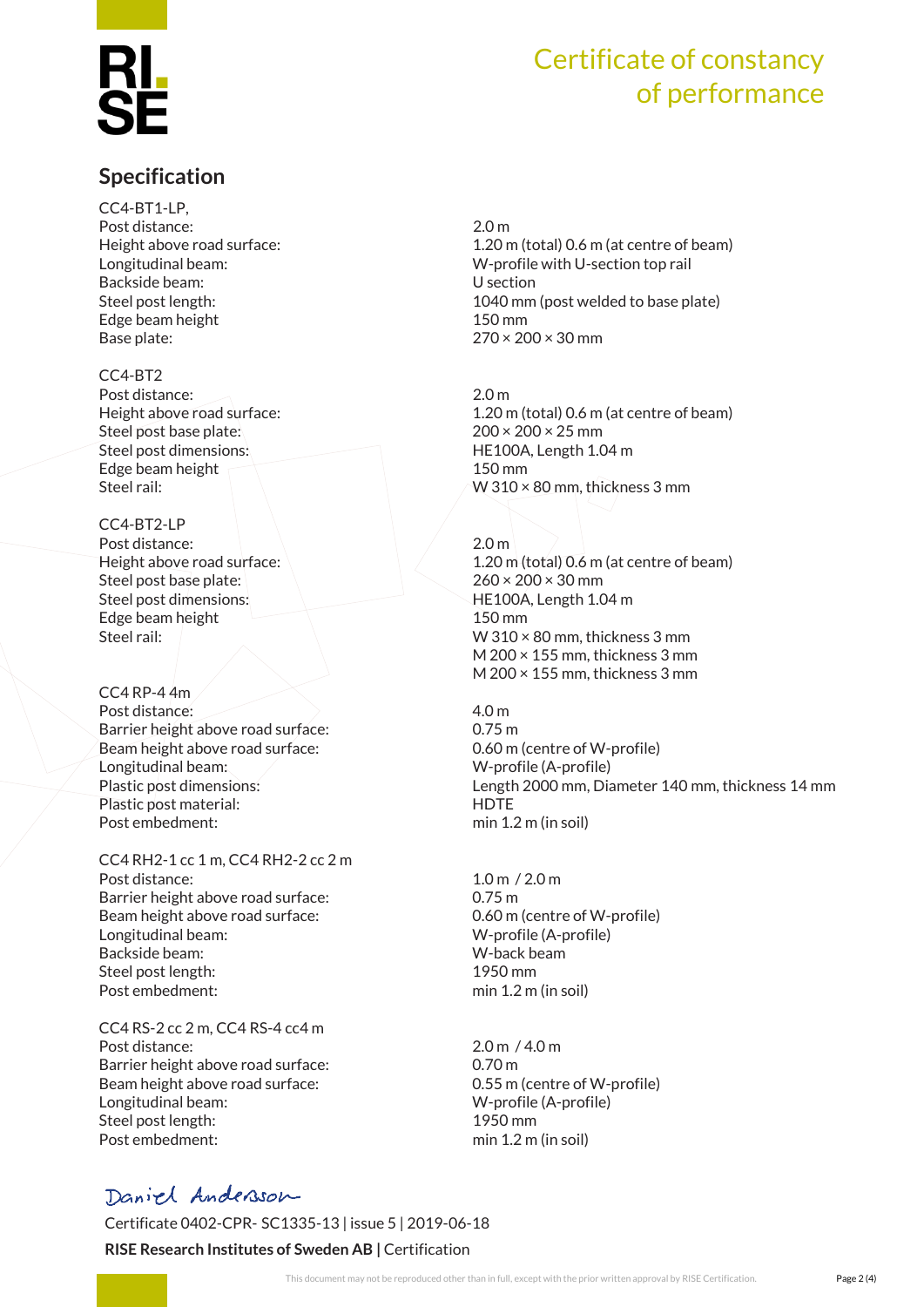#### CC4-BT2 with transparent wall panels Post distance: 2.0 m Post dimensions:  $HE100A, Length 1.04 m$ Edge beam height: 0.15 m

Panel height: 2.0 m Support distance: 2.0 m

## **Performance**

CC4-BT1-LP\* Containment level H2 Impact severity level and the B Normalized working width class  $[m]$  W4 (1.2) Normalized dynamic deflection [m] 6.7 Resistance to snow removal class Class Class 3

 $CC4-BT2*$ Containment level H2 Impact severity level **B** Normalized working width class [m] W1 (0.6) Normalized dynamic deflection [m] 0.3 Resistance to snow removal class example of the Class 3

CC4-BT2-LP Containment level Allen Annual H2 Impact severity level  $\angle$  B Normalized working width class [m] W1 (0.6) Normalized dynamic deflection [m] 0.3 Resistance to snow removal class contracts class 3

CC4 RP-4 4m \* Containment level and the N2 Impact severity level and the set of the A Normalized working width class [m] W7 (2.3) Normalized dynamic deflection [m] 2.3

Resistance to snow removal class example and class 3

CC4 RH2-1 \* Containment level and the H2 Impact severity level and a set of the B Normalized working width class  $[m]$  W4 (1.3) Normalized dynamic deflection [m] 1.1 Resistance to snow removal class and the set of the Class 3

# Certificate of constancy of performance

Steel rail: W 310×80 mm, thickness 3 mm M 200×155 mm, thickness 3 mm Transparent element: 12 mm thick Polycarbonate Support beam: Two part assembled beam 115×76×3 mm, S235JR. Length 1200mm, 1925 mm

Durability **EXECUTE:** Hot dip galvanized, acc. to EN ISO 1461

Durability Hot dip galvanized, acc. to EN ISO 1461

Durability Hot dip galvanized, acc. to EN ISO 1461

Durability Beam (steel): Hot dip galvanized, acc. to EN ISO 1461 Post (plastic): Not evaluated

Durability Hot dip galvanized, acc. to EN ISO 1461

# Daniel Andersson

Certificate 0402-CPR- SC1335-13 | issue 5 | 2019-06-18

**RISE Research Institutes of Sweden AB |** Certification